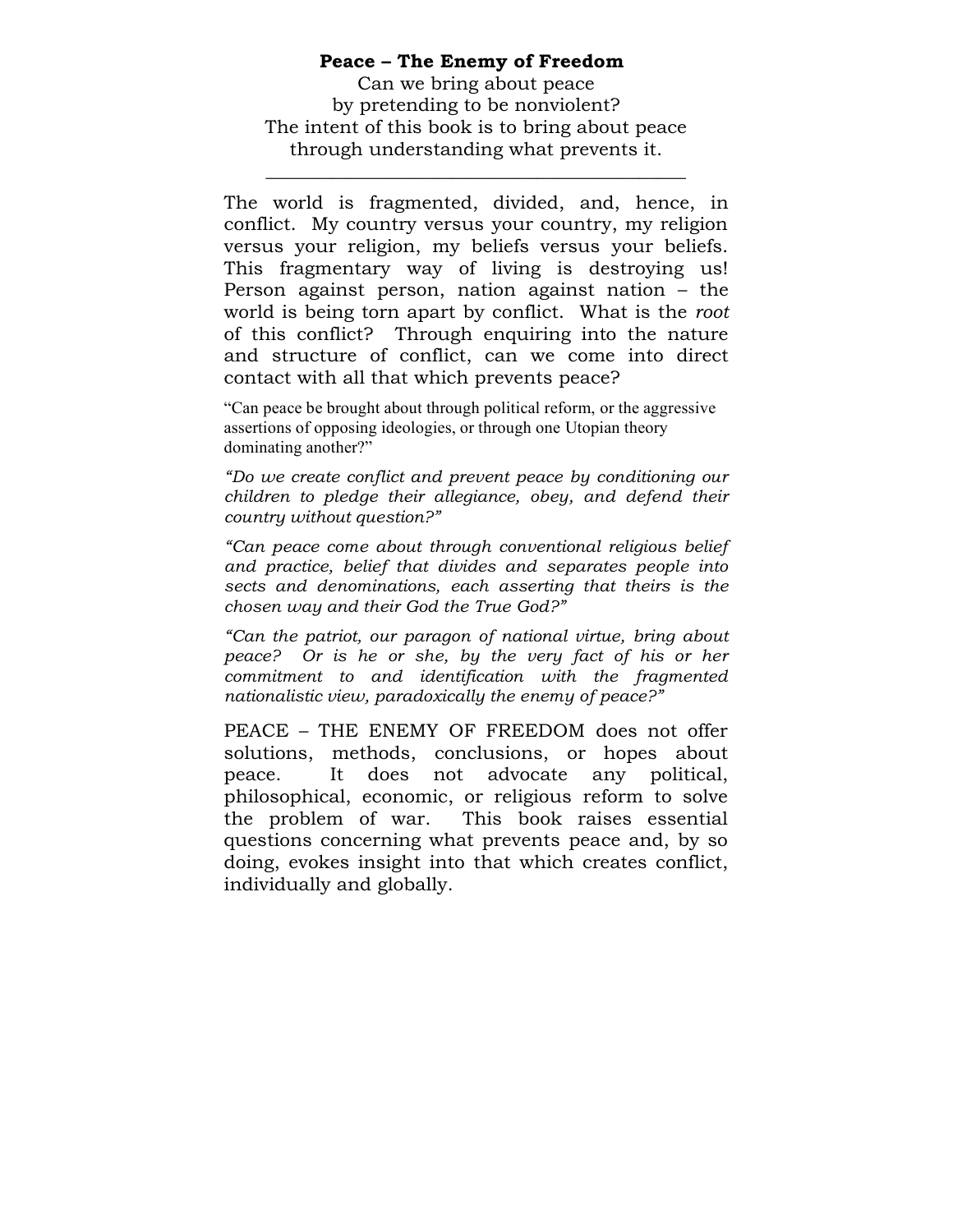# **Peace – The Enemy of Freedom**

# **The Myth of Nonviolence**

Terrence Webster-Doyle

Copyright © 1991 (All rights reserved)

ISBN 0-942941-12-8

ii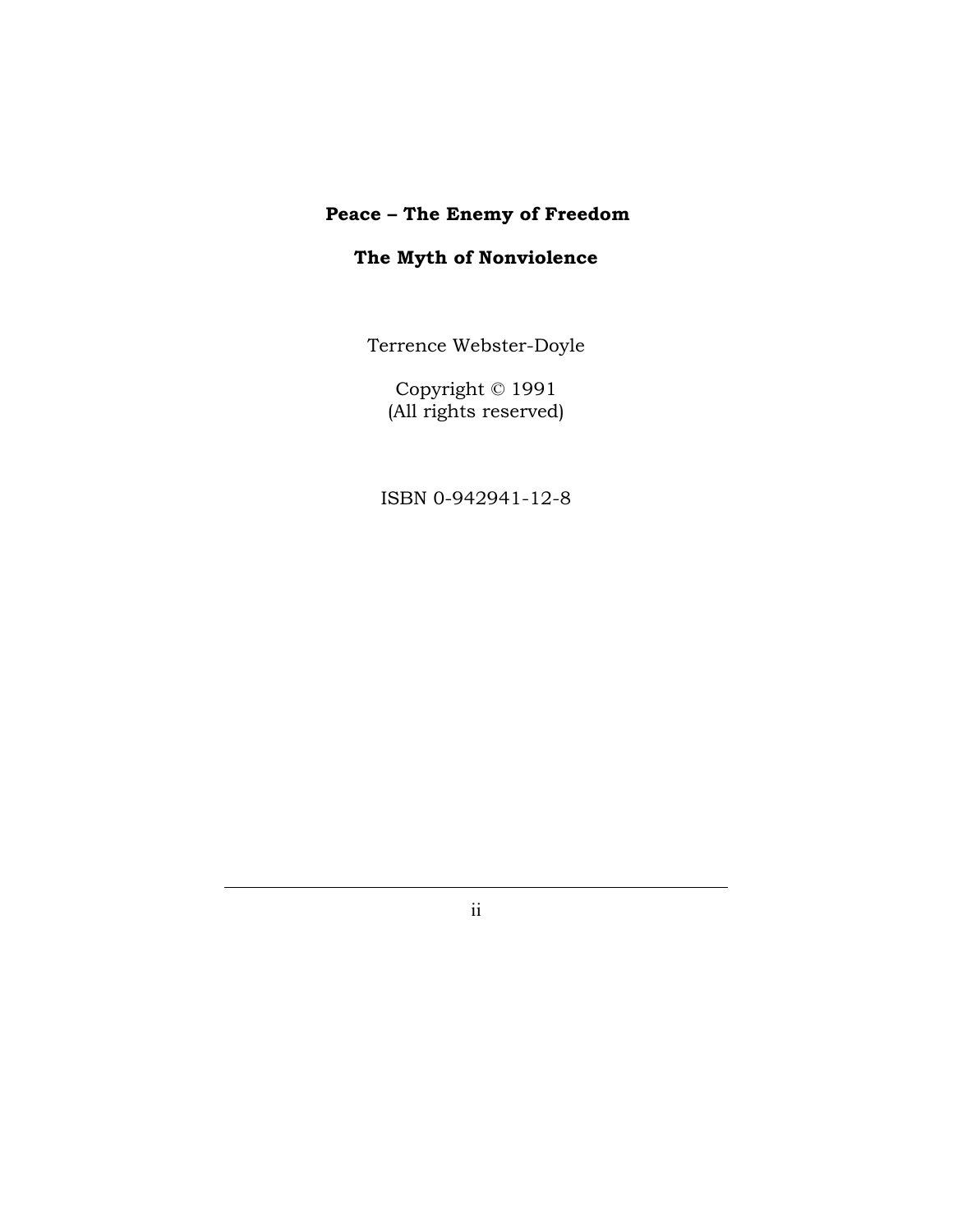Table of Contents  $\overline{\phantom{a}}$  , where  $\overline{\phantom{a}}$ 

## **Author's Note**

## **Introduction**

- Part I **The Moral Dilemma** Traditional Approaches to Peace
- Part II **The Negative Approach** What Prevents Peace

#### Part III **The War Within**

Creating the Enemy – Peace Through Understanding Conflict

Part IV **Where Do We Go From Here?**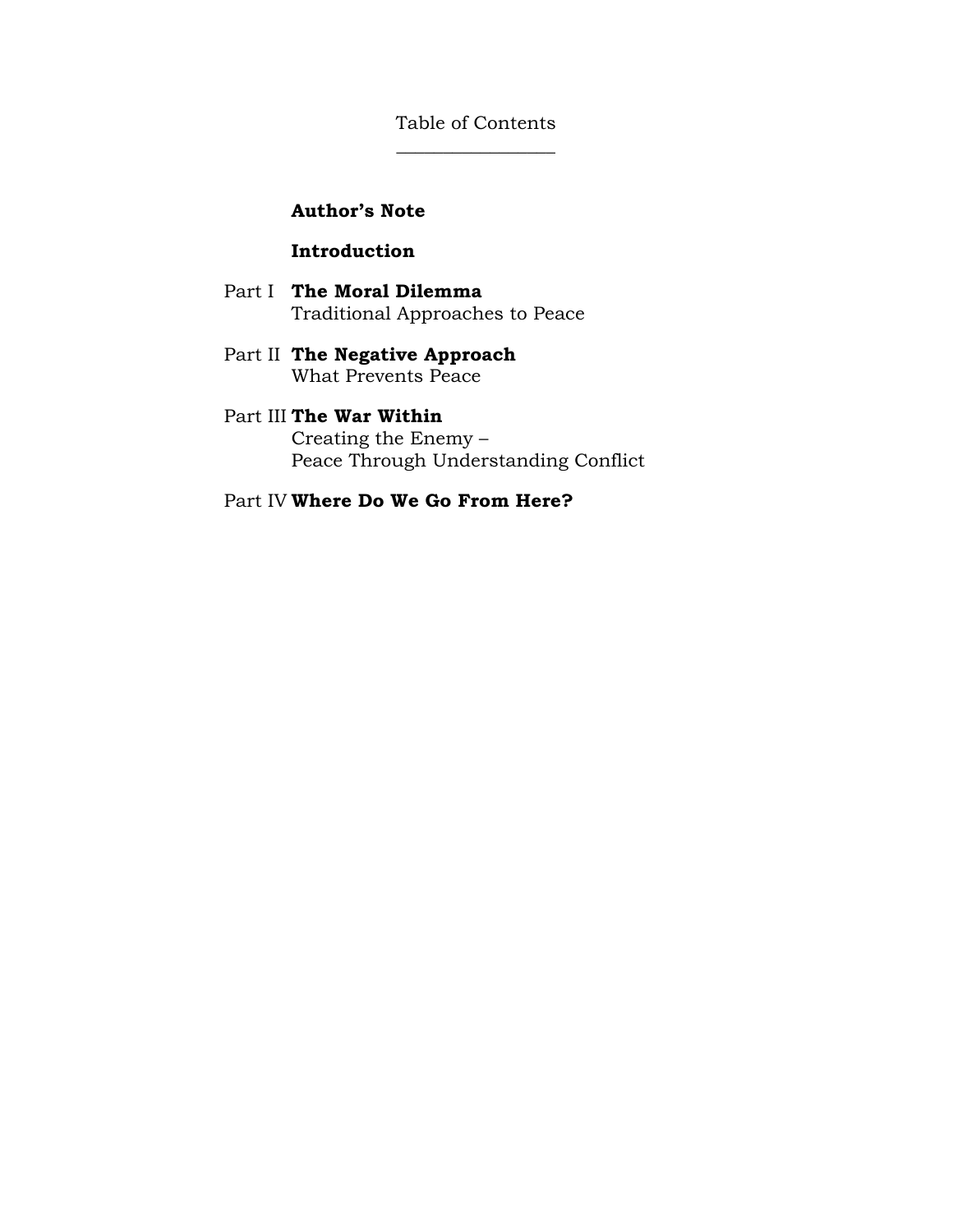#### **AUTHOR'S NOTE** \_\_\_\_\_\_\_\_\_\_\_\_\_\_\_\_\_\_

In this book, *Peace – The Enemy of Freedom,* I will not be approaching the issue of peace, or any issue of human behavior, in the conventional manner. I am not writing an intellectual dissertation on the subject of peace. I am not a scholar, nor am I advocating a study of peace. I am not suggesting that I am an expert in the field of human relations; I am only a human being who is serious about these issues. I am not advocating any political response to this issue of peace, nor am I encouraging any religious perspective. I am not asking anyone to believe in a particular philosophical ideology, and I am not interested in economic revolutions. Nor am I concerned with creating Utopian communities in which to live. In essence, I am not promoting any "way." As I see it, all ways are contrivances, avoidances of the *fact* of who we are and what we are *actually* doing.

I am attempting to look simply, without any judgment, comparison, or evaluation, at what is true and what is false – to see the actual, the real, the thing itself. This may sound either too radical or too simplistic. It is neither: It is the only thing we can "do" – and by this I do not mean the traditional "doing" that we are used to. We have been conditioned to think that we can "do" something to bring about peace and to end war. I am seriously questioning this assumption. I am proposing – with utmost urgency – that what we think of as creative and noble action aimed at bringing about a change in behavior, as in the case of war and peace, is *destructive.* I am not

4